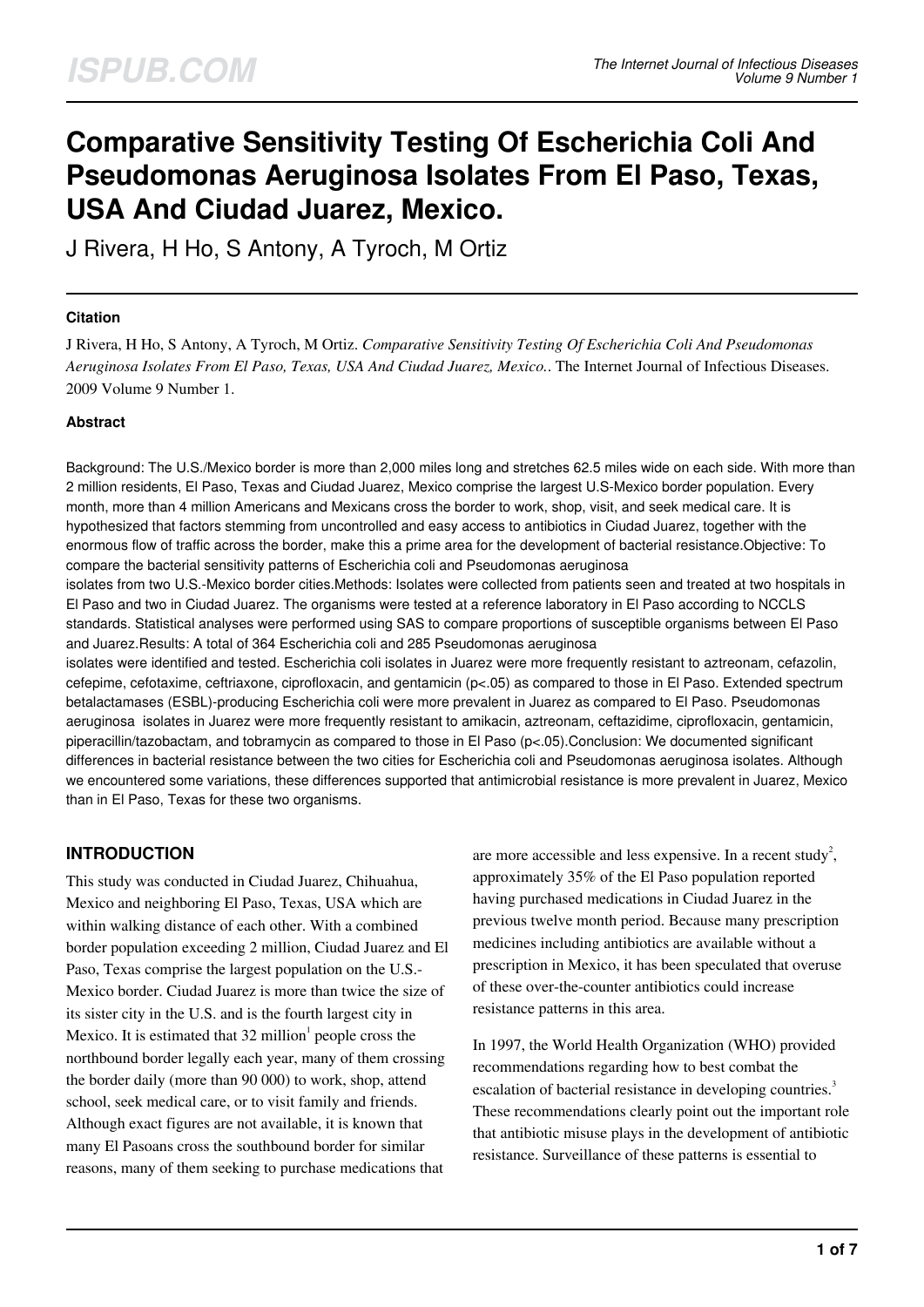evaluate the extent and impact of antibiotic use and misuse.

Although very few studies have looked at bacterial resistance patterns in Latin America, the SENTRY studies have produced some important findings. The SENTRY Antimicrobial Surveillance Program is a prospective, longitudinal, multinational study aimed at tracking the emergence of antimicrobial resistance worldwide.<sup>4</sup> In some of the early reports, Staphylococcus aureus and Escherichia coli were ranked one and two respectively as the organisms most frequently associated with bloodstream infections. Streptococcus pneumonia and Pseudomonas aeruginosa were ranked sixth and seventh. Significant differences were noted between the susceptibility patterns in the U.S. and Canada for S. aureus, Enterococcus spp., and Enterobacter spp.. In the U.S., 73.8% of Staphylococcus aureus was susceptible to oxacillin compared to 97.3% in Canada. The authors speculated that even though the reason for this is unclear it may be due to differences in antibiotic utilization practices.

The SENTRY study group also reported results from a number of studies that evaluated antimicrobial susceptibility patterns for bacterial isolates from Latin America. In one study of patients with pneumonia,<sup>5</sup> Pseudomonas aeruginosa and Staphylococcus aureus were the two most common organisms isolated. The most active antibiotic against Pseudomonas aeruginosa was meropenem (MIC $_{50}$ , 1 [g/mL; 71.6% susceptible) followed by amikacin (MIC<sub>50</sub>, 4  $\lg$ /mL; 70.4% susceptible). In another SENTRY study in Latin America, Andrade<sup>6</sup> reported increased resistance to first line agents among urinary tract pathogens. The SENTRY group has conducted the most comprehensive studies of this type and has carried out surveillance studies in many different U.S. cities and countries around the world.

MYSTIC is another global surveillance program that monitors resistance patterns in many medical centers around the world.<sup>7</sup> This program evaluates and compares susceptibility patterns of meropenem against many gram negative and gram positive organisms and has produced large amounts of data. While antibiotic surveillance studies are seen as essential in monitoring bacterial resistance, neither of these two large groups has conducted any type of surveillance in cities along the U.S.-Mexico border, an area that possesses unique factors that make resistance an issue of increasing concern. To our knowledge, our group is the only one that has begun to evaluate antibiotic resistance patterns in this setting.

## **METHODS**

Specimens for bacterial culture were collected from patients seen and treated for infections at two hospitals in El Paso and two hospitals in Ciudad Juarez over a period of two years. Comparable hospitals were chosen on each side of the border (one county and one private hospital, each with a similar number of beds). Institutional Review Board approval was obtained at each of the four hospitals selected as well as at The University of Texas at El Paso. All organisms were batched and stored under appropriate conditions and were collected on a regular basis. All isolates obtained from participating hospitals were coded in a way such that only the investigators could know the hospital of origin.

Cultures of the organisms obtained from hospitals in Ciudad Juarez were transported according to CDC-approved guidelines for the transportation of biological samples.<sup>8</sup> Importation permits were obtained from the CDC and USDA. A customs broker was used to manage the logistics of U.S. and Mexican Customs. The isolates were packaged and labeled to expedite clearance through the U.S. Public Health Service of Quarantine and release by U.S. Customs. They were also packaged to withstand breakage and leakage of the contents and labeled accordingly as specified in the following federal regulations: USPHS 42 CFR Part 72 – Interstate Shipment of Etiologic Agents and DOT 49 CFR Part 173 – Transportation of Etiologic Agents. All samples collected were identified by a hospital code, date of collection, body site, inpatient or outpatient status, and zip code. No patient identifiers were obtained with the samples.

Organisms were transported frozen in Microbank® vials on dry ice. Samples were transported to a reference microbiology laboratory in El Paso for microbial identification and antimicrobial susceptibility of Escherichia coli and Pseudomonas aeruginosa strains. Upon arrival, the isolates were sub-cultured onto appropriate agar media to assess for viability and purity. Once correctly identified, isolates were stored at -70C until antimicrobial susceptibility testing was performed. These analyses were performed by using the Microscan® System according to the National Committee for Clinical Laboratory Standards (NCCLS) (NCCLS 1999).<sup>9</sup> Statistical analyses (Fisher's Exact Tests, SAS Version 9.1) were performed to compare proportions of resistant organisms in El Paso and Ciudad Juarez. The antimicrobials used for testing were selected from standard recommended panels for these organisms.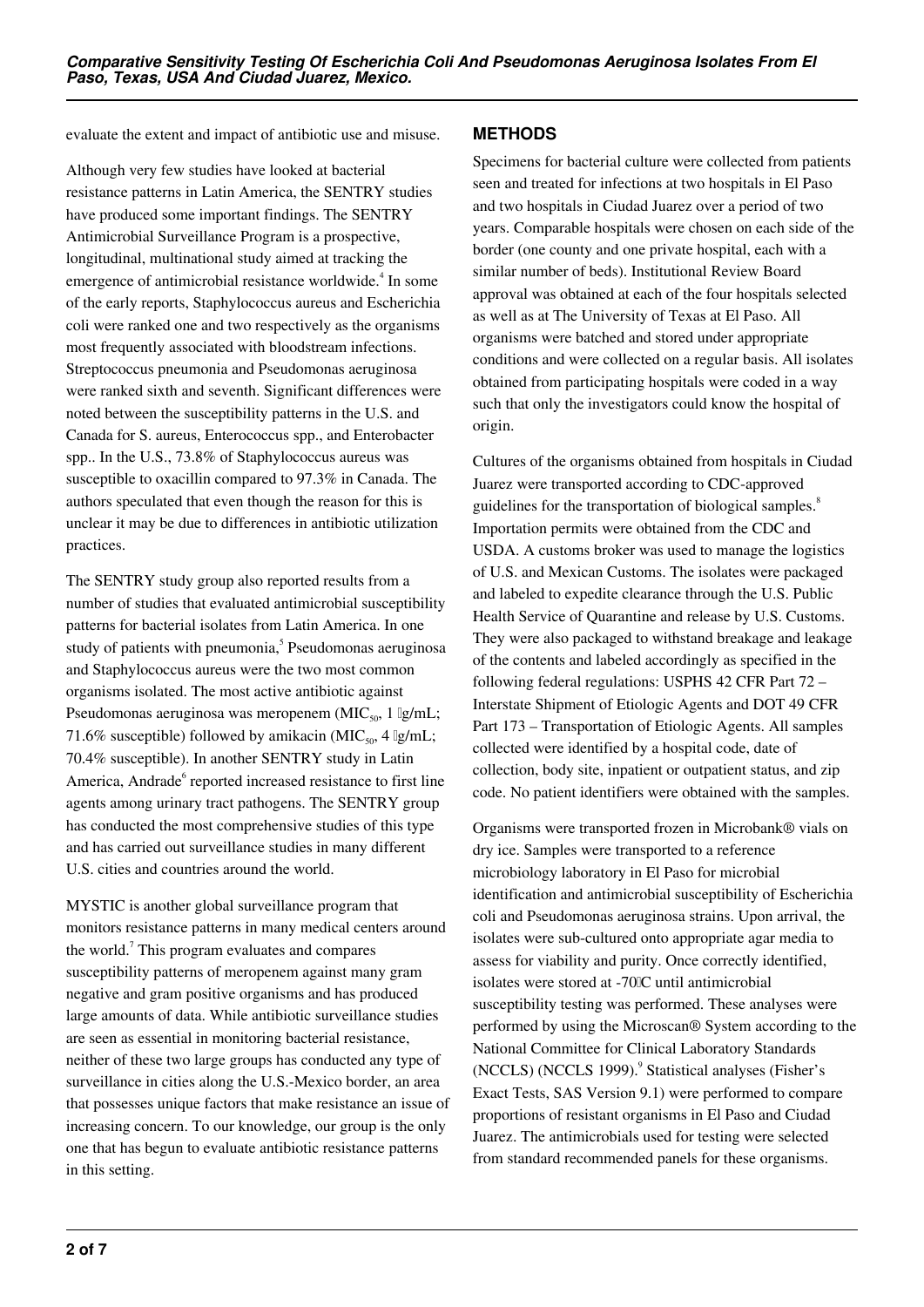# **RESULTS**

A total of 356 Escherichia coli isolates were tested (181 from El Paso hospitals and 175 isolates from Ciudad Juarez hospitals). Statistically significant differences with a p<0.05 were noted in susceptibility to aztreonam, cefazolin, cefepime, cefotaxime, ceftriaxone, ciprofloxacin, and gentamicin. ESBL-producing Escherichia coli was more prevalent in Ciudad Juarez hospitals (15% and 14%) than in El Paso hospitals (2% and 6%).

A total of 290 Pseudomonas aeruginosa isolates were tested (196 from El Paso hospitals and 94 from Ciudad Juarez hospitals). Statistically significant differences with a p<0.05 were noted in susceptibility to amikacin, aztreonam, ceftazidime, ciprofloxacin, gentamicin,

piperacillin/tazobactam, and tobramycin. Tables 1 and 2 provide a complete description of susceptibility results in both cities. Multidrug resistant Pseudomonas aeruginosa (resistant to ceftazidime, ciprofloxacin, and tobramycin) was found in 19.1%, 0%, 1%, and 3.1% of the isolates in Ciudad Juarez hospitals (A and B) and El Paso hospitals (A and B), respectively.

# **Figure 1**

Table 1. Percent of susceptible isolates

|                | Juarez             | Juarez             | El Paso            | El Paso            |         |
|----------------|--------------------|--------------------|--------------------|--------------------|---------|
| Antibiotic     | $(n=85)$<br>Hosp A | $(n=88)$<br>Hosp B | $(n=96)$<br>Hosp A | $(n=95)$<br>Hosp B | p-value |
|                |                    |                    |                    |                    |         |
| Amox-clav      | 96                 | 99                 | $89*$              | 93                 | < 0.05  |
| Aztreonam      | 85                 | $84*$              | 97                 | 94                 | < 0.01  |
| Ceftriaxone    | 85                 | $84*$              | 98                 | 94                 | < 0.01  |
| Cefotaxime     | 85*                | 86                 | 98                 | 94                 | < 0.01  |
| Cefoxitin      | 95                 | 98                 | 94*                | 98                 | 0.42    |
| Cefazolin      | 82                 | $81*$              | 88                 | 85                 | 0.60    |
| Amp-sulb       | 35                 | 35                 | 43                 | $32*$              | 0.45    |
| Ciprofloxacin  | 60                 | 55*                | 75                 | 62                 | < 0.05  |
| Tobramycin     | 79                 | 56*                | 91                 | 86                 | < 0.01  |
| Cefepime       | 85*                | 86                 | 98                 | 94                 | < 0.01  |
| Gentamicin     | 80                 | $72*$              | 91                 | 86                 | < 0.01  |
| Imipenem       | 99*                | 99*                | 100                | 100                | 0.36    |
| Levofloxacin   | 61                 | 56*                | 74                 | 64                 | 0.07    |
| Pip-tazo       | 97                 | 97                 | 94                 | 93*                | 0.57    |
| <b>TMP-SMX</b> | $33*$              | 49                 | 55                 | 43                 | < 0.05  |

\*Hospital with the lowest susceptibility to antibiotic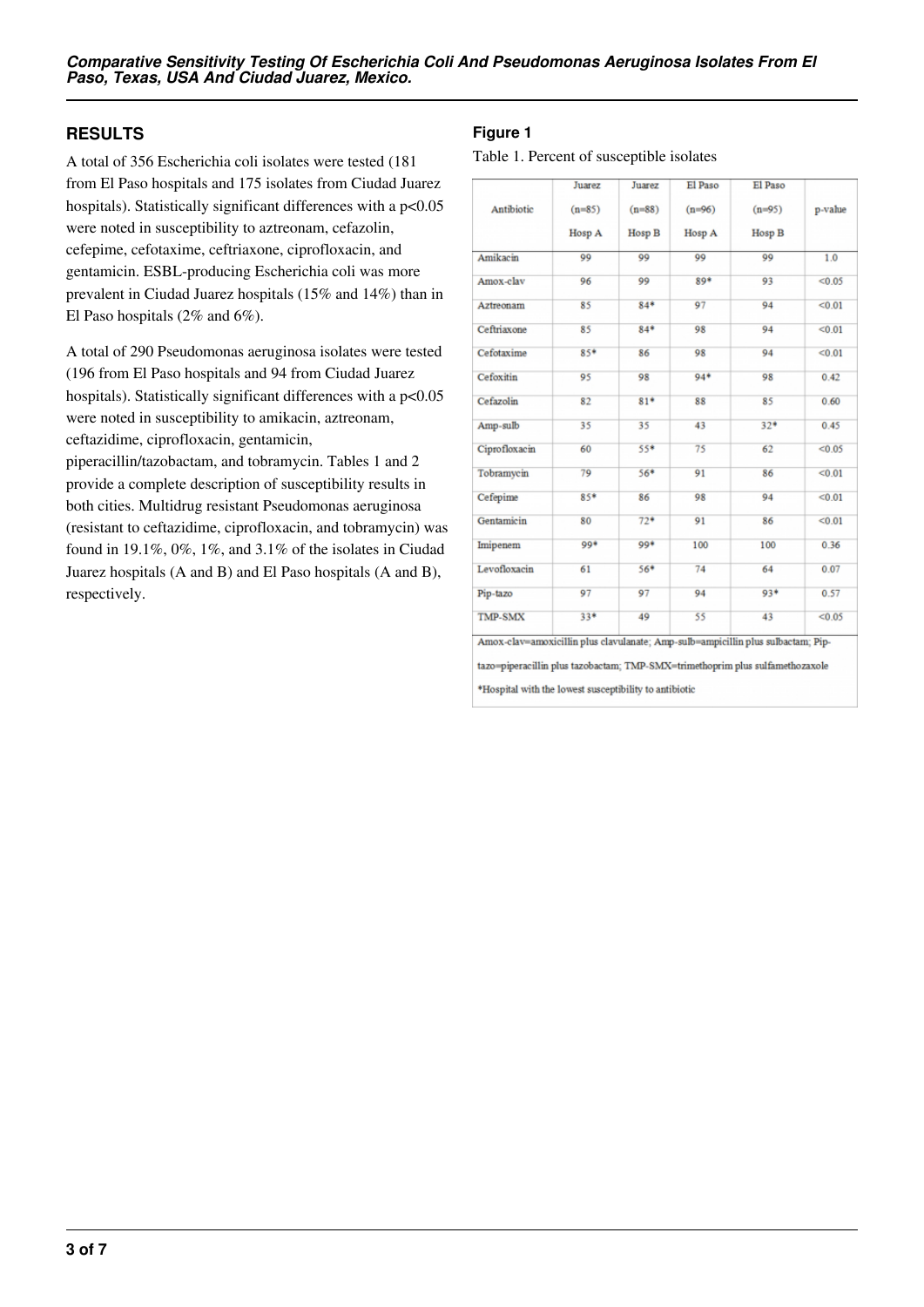## **Figure 2**

|               | Juarez             | Juarez             | El Paso            | El Paso            |         |
|---------------|--------------------|--------------------|--------------------|--------------------|---------|
| Antibiotic    | $(n=68)$<br>Hosp A | $(n=21)$<br>Hosp B | $(n=98)$<br>Hosp A | $(n=98)$<br>Hosp B | p-value |
|               |                    |                    |                    |                    |         |
| Aztreonam     | 82                 | 95                 | 81                 | $63*$              | < 0.01  |
| Ceftazidime   | 60*                | 95                 | 94                 | 82                 | < 0.01  |
| Ciprofloxacin | 68                 | $61*$              | 82                 | 68                 | 0.06    |
| Tobramycin    | 63*                | 67                 | 88                 | 78                 | < 0.01  |
| Cefepime      | 66*                | 95                 | 88                 | 75                 | < 0.01  |
| Gentamicin    | 59*                | 67                 | 81                 | 65                 | 0.01    |
| Imipenem      | $84*$              | 86                 | 90                 | 89                 | 0.64    |
| Levofloxacin  | 69                 | 71                 | 80                 | $68*$              | 0.28    |
| Pip-tazo      | 99                 | 100                | 98                 | $88*$              | < 0.01  |
| Piperacillin  | 93                 | 91                 | 98                 | $83*$              | < 0.01  |

\*Hospital with the lowest susceptibility to antibiotic

## **DISCUSSION**

The short term implication associated with the observed difference in susceptibility relates to the empirical selection of antibiotics. Guidelines recently published by The Medical Letter, May  $2007$ ,<sup>11</sup> recommended cefotaxime, ceftriaxone, cefepime, or ceftazidime as the empiric drug of choice for Escherichia coli infections . All of these drugs had susceptibility percentages >85% in both Juarez hospitals and >94% in both El Paso hospitals. Alternative empiric treatment options for Escherichia coli that are recommended by The Medical Letter are ampicillin and gentamicin, other aminoglycosides, amoxicillin/clavulanate, piperacillin/tazobactam, imipenem, aztreonam and fluoroquinolones. Ampicillin tested in this study had 74% and 78% resistance rates in Ciudad Juarez hospitals and 66% and 77% in El Paso hospitals. Although recommended by The Medical Letter as one of the alternative treatments, ampicillin plus sulbactam showed low susceptibility rates on both sides of the border (35% in Ciudad Juarez and 43% and 32% in El Paso). For acute uncomplicated urinary tract infections The Medical Letter recommends trimethoprim/sulfamethoxazole, but resistance to these two agents was as high as 67% in Ciudad Juarez and 57% in El Paso. The two fluoroquinolones tested in this study, ciprofloxacin and levofloxacin, showed relatively low susceptibility patterns against Escherichia coli (range of 55% to 75% for all hospitals). Piperacillin/tazobactam had susceptibilities of 97% in Juarez hospitals and >93% in both El Paso hospitals. Imipenem has susceptibility percentages of 99% in both Juarez hospitals and 100% in El Paso hospitals.

Overall, empirical treatment of systemic Escherichia coli infections with first line drugs recommended by The Medical Letter would seem to be appropriate. On the other hand, recommended alternative treatments may not always provide sufficient coverage. However, based on our findings, it appears that piperacillin/tazobactam, imipenem, and aztreonam may serve as options if for any reason the drugs of choice cannot be used. Although our study did not specifically evaluate the treatment of urinary tract infections, documented susceptibility rates suggest that trimethoprim/sulfamethoxazole may not be appropriate as a drug of choice for the treatment of acute uncomplicated urinary tract infections. An additional observation is that when examining the antibiotics with the lowest susceptibility patterns, eleven of these were linked to organisms tested from Ciudad Juarez while only four of these were linked to organisms from the four El Paso hospitals. Table 1 provides a complete list of antibiotics tested and their respective susceptibility rates.

Guidelines recently published by The Medical Letter, 2007, recommend piperacillin/tazobactam plus or minus an aminoglycoside as the drug of choice for empirical therapy against Pseudomonas aeruginosa systemic infections. In our study, piperacillin/tazobactam had 99% and 100% susceptibilities in both Ciudad Juarez hospitals and 98% and 88% in El Paso hospitals against this organism, indicating that this would be an appropriate first line agent. Alternative drugs of choice options for empiric therapy include ceftazidime, ciprofloxacin, imipemen, aztreonam, cefepime, plus or minus an aminoglycoside. Of the pathogens tested in this study, 60% were susceptible to ceftazidime at the Ciudad Juarez public hospital, indicating that this agent may not be a good choice for the treatment of infections caused by this organism. In both El Paso hospitals, ceftazidime showed susceptibilities higher than 80% which supports the use of this agent. On the other hand, only 64% of the organisms tested at the El Paso private hospital were susceptible to aztreonam, which is of some concern. The aminoglycoside, amikacin, had 79% susceptibility at the Ciudad Juarez public hospital and 100% susceptibility at Ciudad Juarez public hospital. Two other aminoglycosides,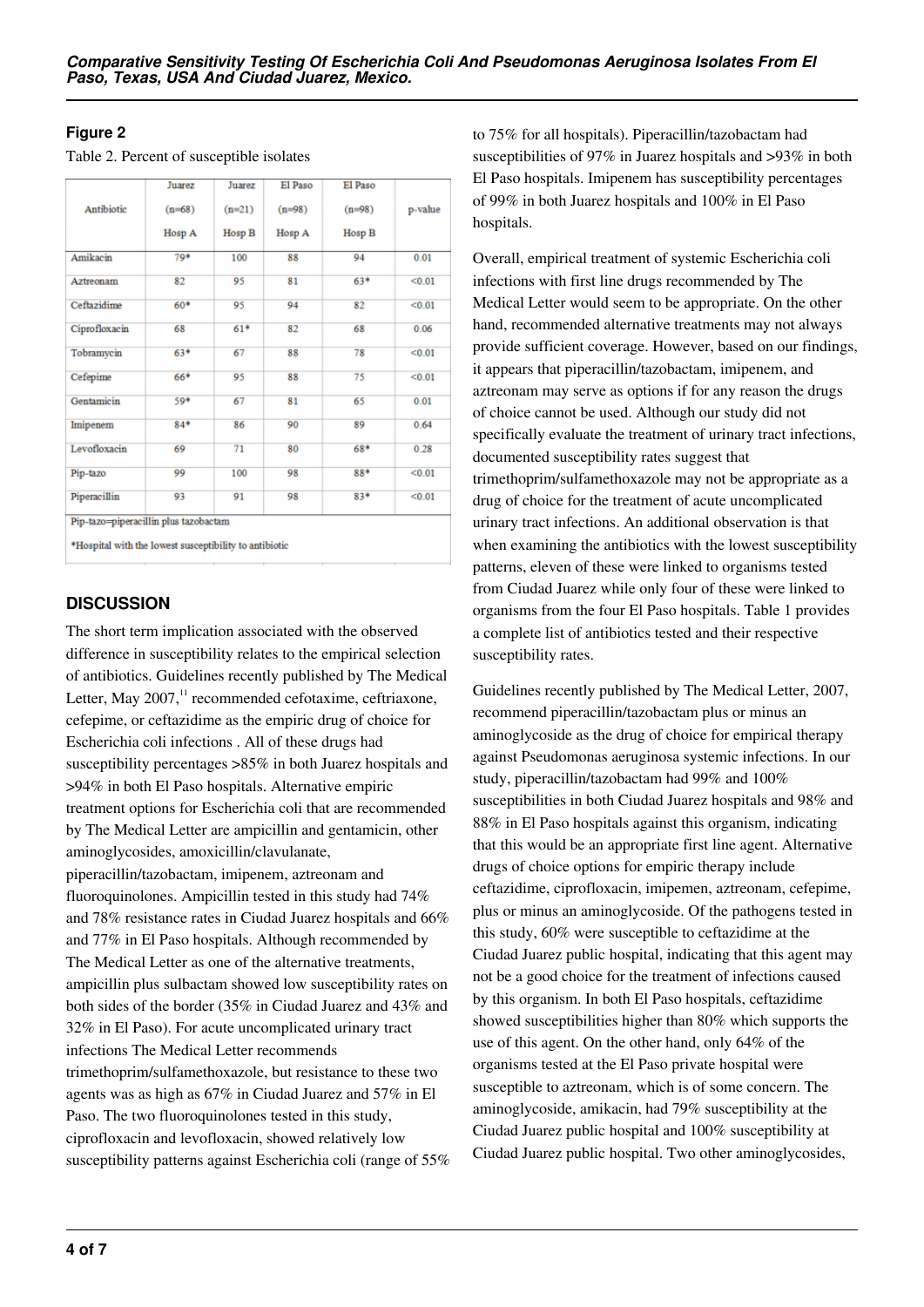tobramycin and gentamicin, had similar susceptibility percentages at public and private hospitals in both cities (63% and 67% susceptibility at the Ciudad Juarez hospitals and 87% and 78% susceptibility at the El Paso hospitals). Based on these findings, empirical treatment with first line drugs recommended by The Medical Letter seem appropriate for treating systemic Pseudomonas aeruginosa infections. However, in the Ciudad Juarez private hospital, it appears that gentamicin and tobramycin (susceptibility of 67%) may not be appropriate choices for use in combination therapy when compared to amikacin (100% susceptibility). In addition, alternative treatments recommended by The Medical Letter may not always be appropriate based on the observed variations in susceptibility patterns in this area. Similar to what was seen with Escherichia coli, the antibiotics with the worst susceptibility profiles for Pseudomonas aeruginosa were more commonly linked to Ciudad Juarez isolates as compared to El Paso (seven in Juarez vs. three in El Paso). Table 2 highlights hospitals with the lowest susceptibilities for each antibiotic tested. Finally, the incidence of multidrug resistant Pseudomonas aeruginosa was 19.1% in one of the hospitals in Ciudad Juarez, which is a much higher rate than that published in a recent report of U.S. hospitals  $(9.3\%)$ .<sup>12</sup>

The rates of antimicrobial resistance associated with the two gram-negative organisms tested in the present study stand in contrast to findings from a previous study where we reported higher incidence of methicillin-resistant Staphylococcus aureus (MRSA) in El Paso as compared to Ciudad Juarez.<sup>13</sup> In that study, 44.3% of isolates were MRSA in El Paso as compared to 7.8% MRSA in Ciudad Juarez. It seems apparent to us that resistance patterns are organism-specific and are influenced by the common antibiotics prescribed in the area.

We acknowledge that there are some important limitations to our study. Due to the complexity of this study, in terms of dealing with numerous institutions, logistics of border crossings in transporting isolates, and bi-national standards related to the practice of medicine, clinical and epidemiologic data was not collected. This type of data may have allowed for a more in depth examination of prescribed antibiotics, usage patterns, related indications and patient outcomes. Additionally, there were fewer cultures from Ciudad Juarez because routine cultures are not always obtained in Juarez hospitals. A greater number of samples may have allowed us to draw more robust conclusions from

our data.

#### **CONCLUSIONS**

We documented significant differences in prevalence of antimicrobial resistance in Ciudad Juarez hospitals as compared to El Paso hospitals for both Escherichia coli and Pseudomonas aeruginosa isolates. In general, these differences supported our hypothesis that antimicrobial resistance is more prevalent in Ciudad Juarez, Mexico than in El Paso, Texas for these two organisms. Our results demonstrate the importance of monitoring hospital-specific bacterial susceptibility patterns in achieving optimal antibiotic selection. Finally, antibiotics recommended as first line agents by The Medical Letter appear to be appropriate in most cases with the possible exception of Escherichia coli in acute uncomplicated urinary tract infections. On the other hand, recommended alternative agents may produce more variable results.

## **ACKNOWLEDGEMENT**

Funded by a grant from Paso del Norte Health Foundation, El Paso, Texas, USA. Data collection and data entry by Jose C. Rodriguez, CPhT, CCRP. Additional contributions by Arturo Norte, M.D. and Refugio Pérez Ruvalcaba, M.D.

# **CONFLICT OF INTEREST**

All authors have no conflicts of interest with the study. There are no financial nor personal relationships with other people or organizations that could inappropriately influence or bias our work.

This study was approved by the University of Texas at El Paso Institutional Review Board.

## **References**

1. Research and innovative technology administration (RITA). Bureau of transportation statistics. http://www.transtats.bts.gov/bordercrossing.aspx. Accessed on November 17, 2008. 2. Rivera JO, Ortiz M, Cardenas V. Cross-Border Purchase of Medications and Health Care in a sample of residents of El Paso, Texas and Ciudad Juarez, Mexico. Journal of the National Medical Association 2009;101(2):167-173. 3. Couper MR, Strategies for the Rational Use of Antimicrobials. Clinical Infectious Diseases 1997;24(Suppl 1):S154-6. 4. Pfaller MA, Jones RN, Doern GV, Kugler K and the SENTRY participation group. Bacterial pathogens isolated from patients with bloodstream infection: Frequencies of occurrence and antimicrobial susceptibility patterns from SENTRY antimicrobial surveillance program (United States and Canada, 1997). Antimicrob Agents Chemother 1998;42(7):1762-1770.

5. Gales AC, Sader HHS, Jones RN. Respiratory tract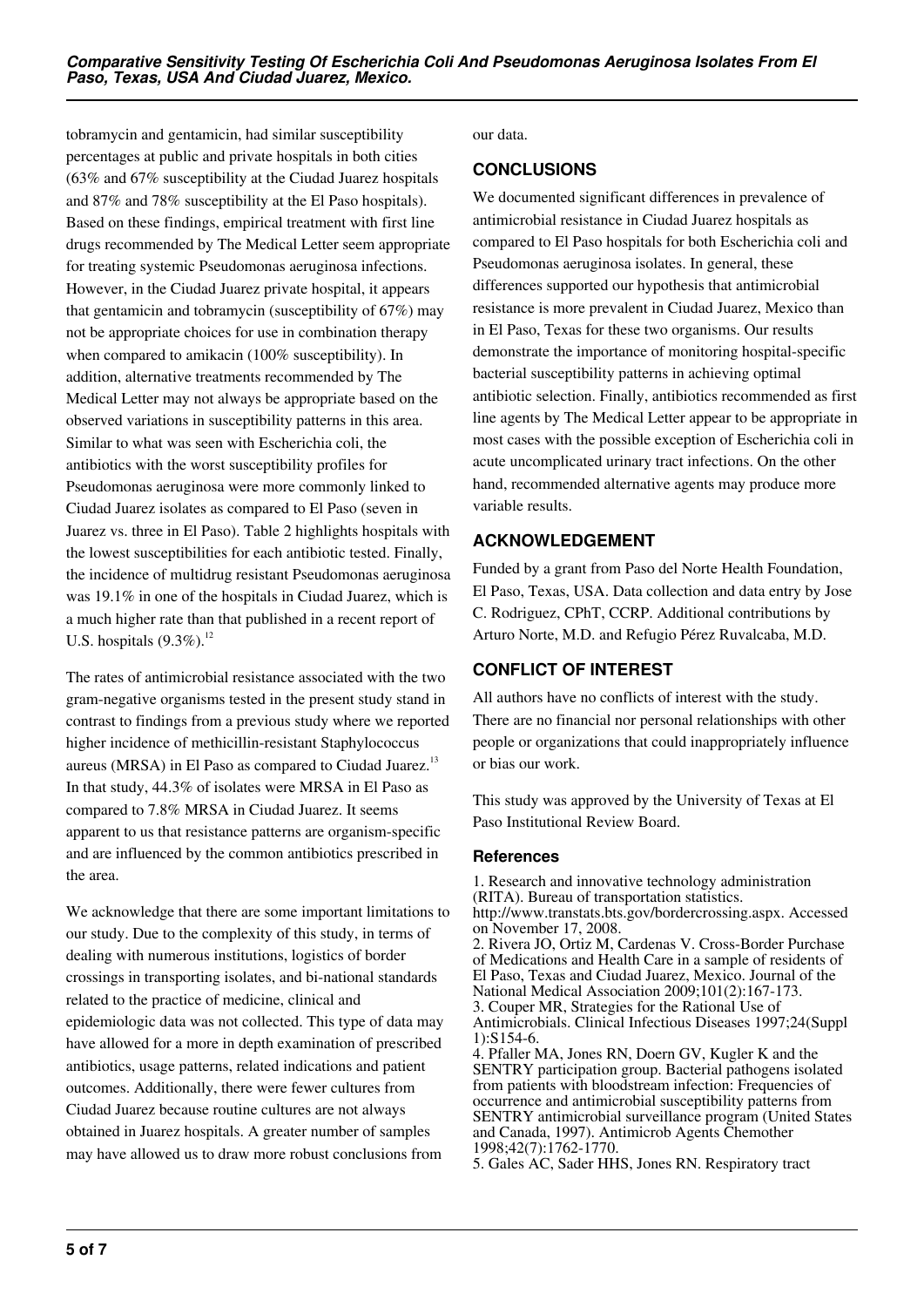pathogens isolated from patients hospitalized with suspected pneumonia in Latin America: frequency of occurrence and antimicrobial susceptibility profile: results from the SENTRY Antimicrobial Surveillance Program (1997-2000). Diagn Microbiol Infect Dis 2002;44(3):301-311. 6. Andrade SS, Sader HS, Jones RN, Pereira AS, Pignatari ACC, Gales AC. Increased resistance to first-line agents among bacterial pathogens isolated from urinary tract infections in Latin America: time for local guidelines? Mem Inst Oswaldo Cruz, Rio de Janeiro 2006;101(7):741-748. 7. Jones RN, Mendes C, Turner PJ, Masterton R. An overview of the meropenem yearly susceptibility test information collection (MYSTIC) program. Diagn Microbiol Infect Dis 2005;53(4):247-256.

8. Centers for Disease Control (CDC). Importation Permits for Etiologic Agents. Available from:

http://www.cdc.gov/od/ohs/biosfty/imprtper.htm. Accessed on February 29, 2003.

9. National Committee for Clinical Laboratory Standards (NCCLS). (1999). Performance standards for antimicrobial susceptibility testing: Ninth informational supplement M100-S9. Wayne, PA: NCCLS.

10. SAS Institute Version 9.1.3 Cary, NC, 2007. 11. Anonymous. Treatment guidelines from the Medical Letter. Choice of Antibacterial drugs. 2007(May);5(Issue57):33-50.

12. Lockhart SR, Abramson MA, Beekmann SE, Gallagher G, Riedel S, Diekema DJ, et al. Antimicrobial resistance among gram-negative bacilli causing infections in the intensive care unit patients in the United States between

1993 and 2004. J Clin Microbiol 2007;45(10):3352-3359. 13. Rivera JO, Hoy H, Domínguez DC, Tyroch AH, Antony

- 
- S, Norte A, et al. Study of methicillin-resistant

Staphylococcus aureus on the U.S./Mexico border. Travel Medicine and Infectious Disease 2009;7:30-34.